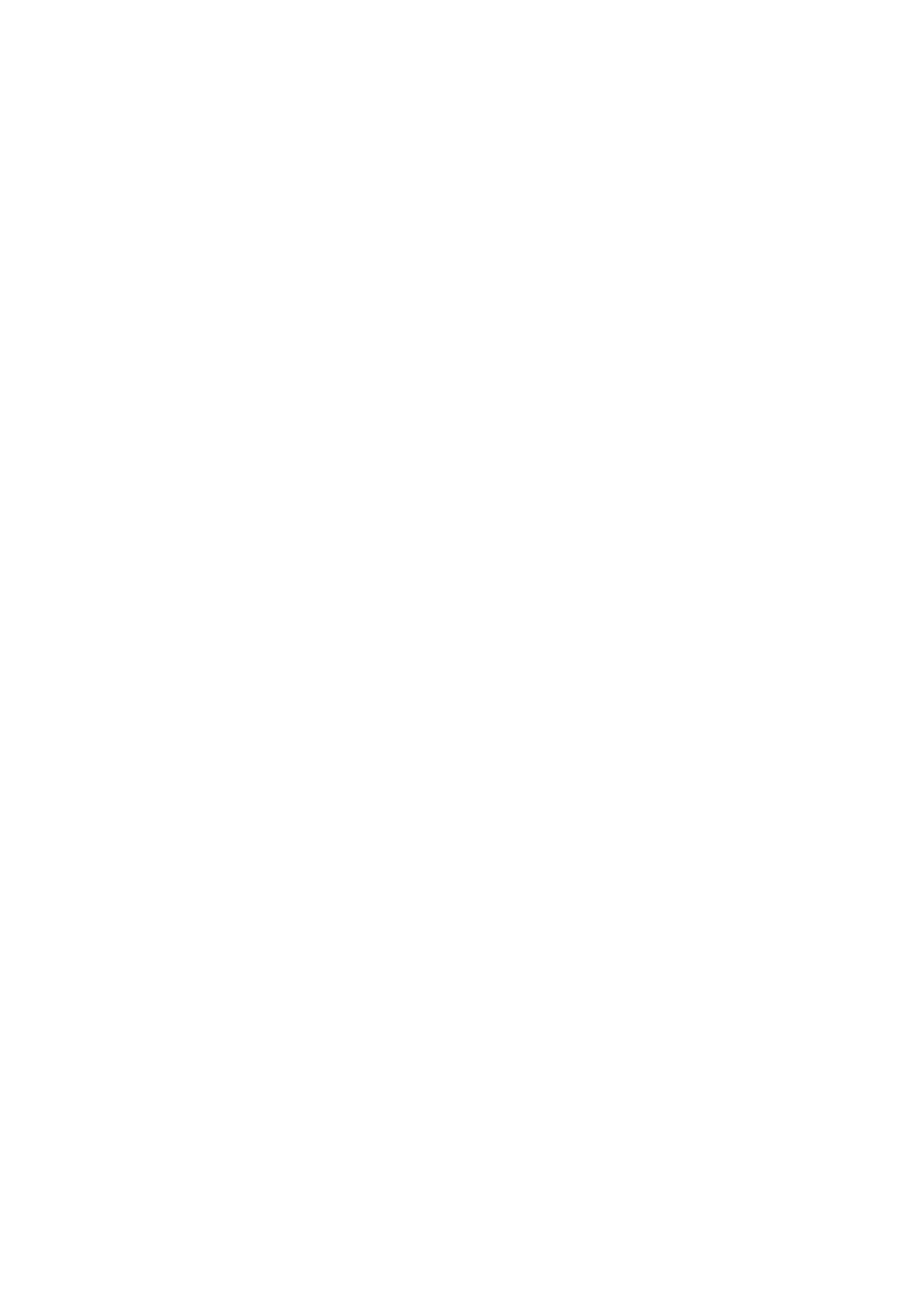

Ellan Vannin

# **LICENSING (AMENDMENT ) ACT 2020**

*Signed in Tynwald: 21 July 2020 Received Royal Assent: 21 July 2020 Announced to Tynwald: 21 July 2020*

**AN ACT** to amend the Licensing Act 1995 and to amend the Music and Dancing Act 1961; and for connected purposes

**BE IT ENACTED** by the Queen's Most Excellent Majesty, by and with the advice and consent of the Council and Keys in Tynwald assembled, and by the authority of the same, as follows:—

#### **1 Short title**

The short title of this Act is the Licensing (Amendment) Act 2020.

#### **2 Commencement**

- (1) This Act, apart from section 1 and this section, comes into operation on such day or days as the Department of Home Affairs may by order appoint.**<sup>1</sup>**
- (2) An order under subsection (1) may include such supplemental, incidental, consequential and transitional provisions as appear to the Department of Home Affairs to be necessary or expedient.

#### **3 Amendment of the Licensing Act 1995**

- (1) The *Licensing Act 1995* is amended as follows.
- $(2)$  [Inserted section 4(5)]
- (3) [Inserted Part 4A (sections 55A to 55D)]

#### **4 Amendment of the Music and Dancing Act 1961**

- (1) The *Music and Dancing Act 1961* is amended as follows.
- (2) [Amended section 7(c)]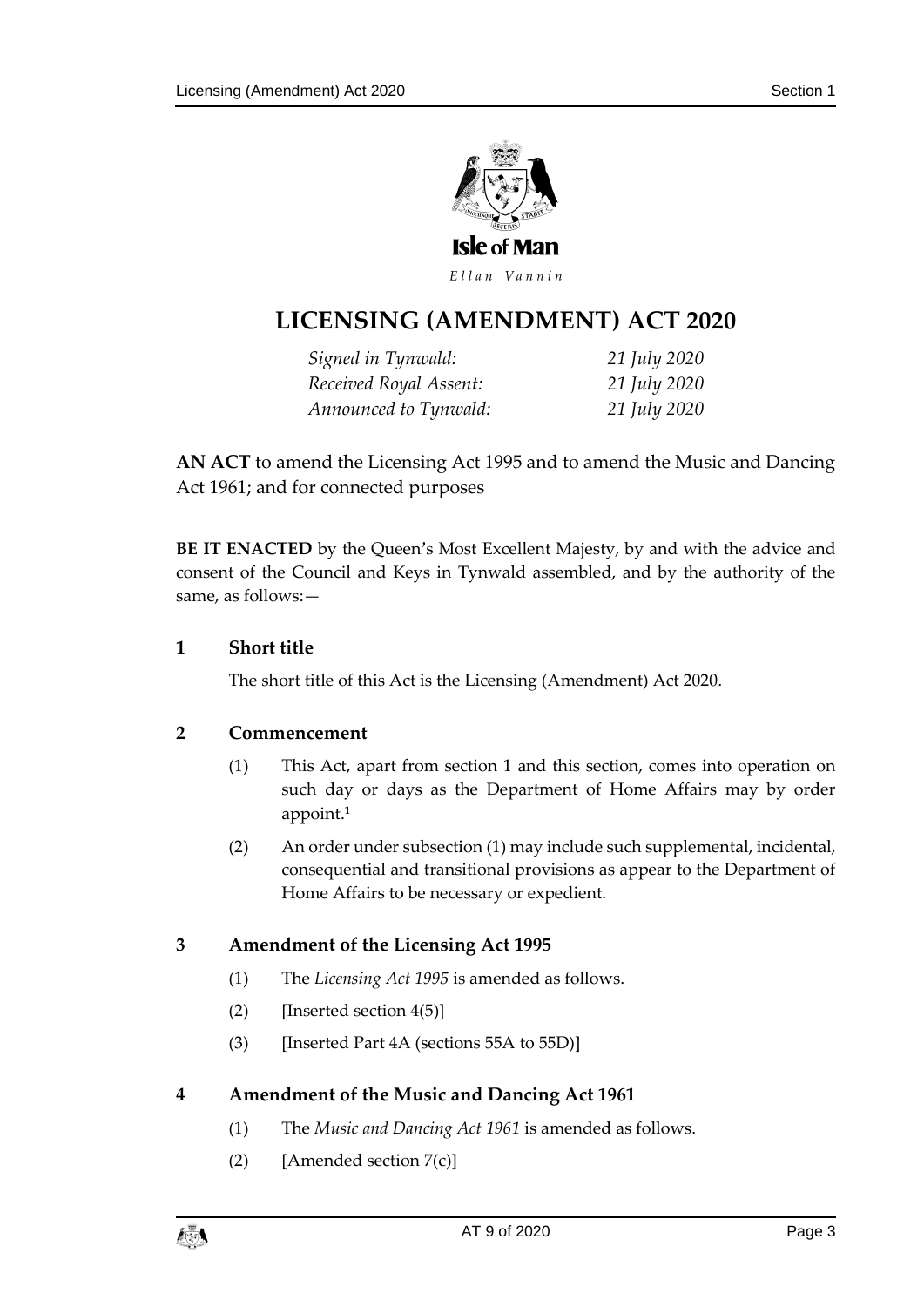#### **5 Regulations**

- (1) The Department of Home Affairs may by regulations make such provision as it considers necessary or expedient for the purposes of, in consequence of, or for giving full effect to, any provision of this Act.
- (2) Such regulations may make—
	- (a) supplementary, incidental or consequential provision;
	- (b) transitory, transitional or saving provision.

Tynwald procedure —approval required.

## **6 Repeal**

This Act ceases to have effect on 1st April 2022.